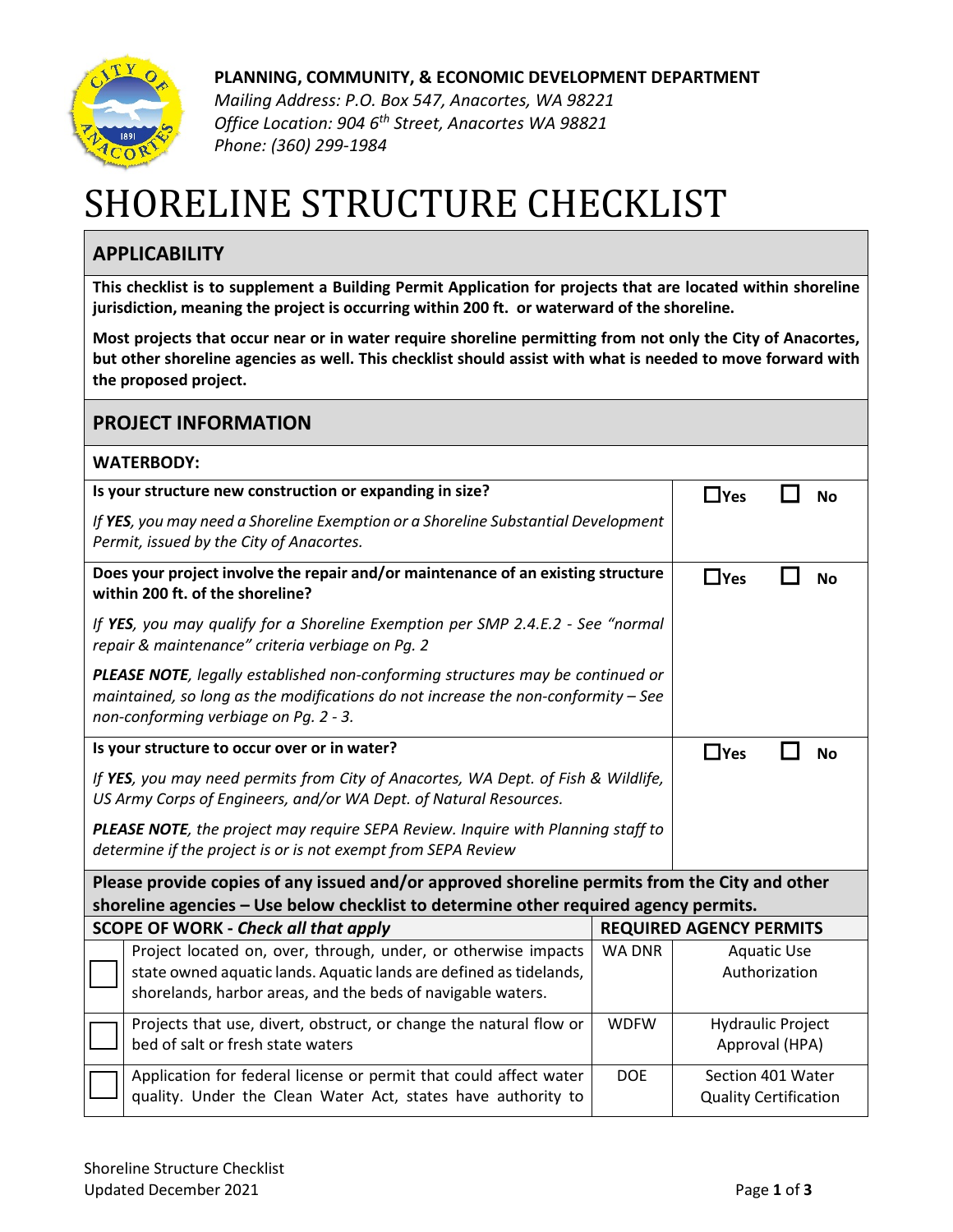|                                                                                                                | approve, deny, or condition any project in wetlands or other state<br>waters                                                                                                             |                   |                                                                       |  |  |  |
|----------------------------------------------------------------------------------------------------------------|------------------------------------------------------------------------------------------------------------------------------------------------------------------------------------------|-------------------|-----------------------------------------------------------------------|--|--|--|
|                                                                                                                | Excavating, land clearing, or discharging dredged or fill material<br>into wetlands or other U.S. waters.                                                                                | <b>USACE</b>      | Section 404 Permit:<br>Discharge of Dredge or<br><b>Fill Material</b> |  |  |  |
|                                                                                                                | Any project that creates an obstruction or alteration in, over, or<br>navigable U.S. waters. Includes construction and<br>under<br>maintenance of piers, pilings, wharfs, and bulkheads. | <b>USACE</b>      | Section 10 Permit: Work<br>or Structures in<br>Navigable Waters       |  |  |  |
|                                                                                                                | All private aids to navigation (fixed or floating) within navigable<br>U.S. waters must be reviewed by U.S. Coast Guard.                                                                 | US Coast<br>Guard | Private Aids to<br>Navigation (PATON)                                 |  |  |  |
| <b>CITY OF ANACORTES SHORELINE MASTER PROGRAM</b>                                                              |                                                                                                                                                                                          |                   |                                                                       |  |  |  |
| ANAN ALAM ALAM INDIAN DENGAN DENGAN SAMUDI DENGAN DENGAN DENGAN DENGAN DENGAN DENGAN DENGAN DENGAN DENGAN DENG |                                                                                                                                                                                          |                   |                                                                       |  |  |  |

**SMP 2.4.E.2 - Normal maintenance or repair of existing structures or developments**, including damage by accident, fire, or elements. "Normal maintenance" includes those usual acts to prevent a decline, lapse, or cessation from a lawfully established condition. "Normal repair" means to restore a development to a state comparable to its original condition within one year after decay or partial destruction except where repair causes substantial adverse effects to the shoreline resource or environment. Replacement of a structure or development may be authorized as repair where such replacement is the common method of repair for the type of structure or development and the replacement structure or development is comparable to the original structure or development including but not limited to its size, shape, configuration, location and external appearance and the replacement does not cause substantial adverse effects to shoreline resources or environment.

**SMP 3.3 - Nonconforming development**, includes shoreline uses and structures which were lawfully constructed, established, or created prior to the effective date of the Act or the Master Program, or amendments thereto, but which do not conform to present regulations or standards of the Master Program or policies of the act.

**SMP 3.4.1 - Nonconforming uses**, includes shoreline uses which were lawfully established prior to the effective date of the Act or the Master Program, or amendments thereto, but which do not conform to present regulations or standards of the Master Program or policies of the Act. Any nonconforming use may be continued subject to the following standards:

- a. Change of ownership, tenancy, or management of a nonconforming use shall not affect its nonconforming status; provided, that the use does not significantly change or intensify.
- b. Additional development of any property on which a nonconforming use exists shall require that all new uses conform to this Master Program and the Act.
- c. If a nonconforming use is converted to a conforming use, no nonconforming use may be resumed.
- d. A nonconforming use which is moved any distance must be brought into conformance with the Master Program and the Act.
- e. If a nonconforming use is discontinued for a period of 365 or more consecutive calendar days, it shall lose its nonconforming status, and the continued use of the property shall be required to conform to the provisions of this Master Program and the Act.

**SMP 3.4.2 - A nonconforming use**, which is destroyed or substantially damaged by fire or other act of nature (or accident) may be resumed provided that any structure occupied by the nonconforming use may be rebuilt to the same or smaller configuration existing immediately prior to the time the structure was destroyed.